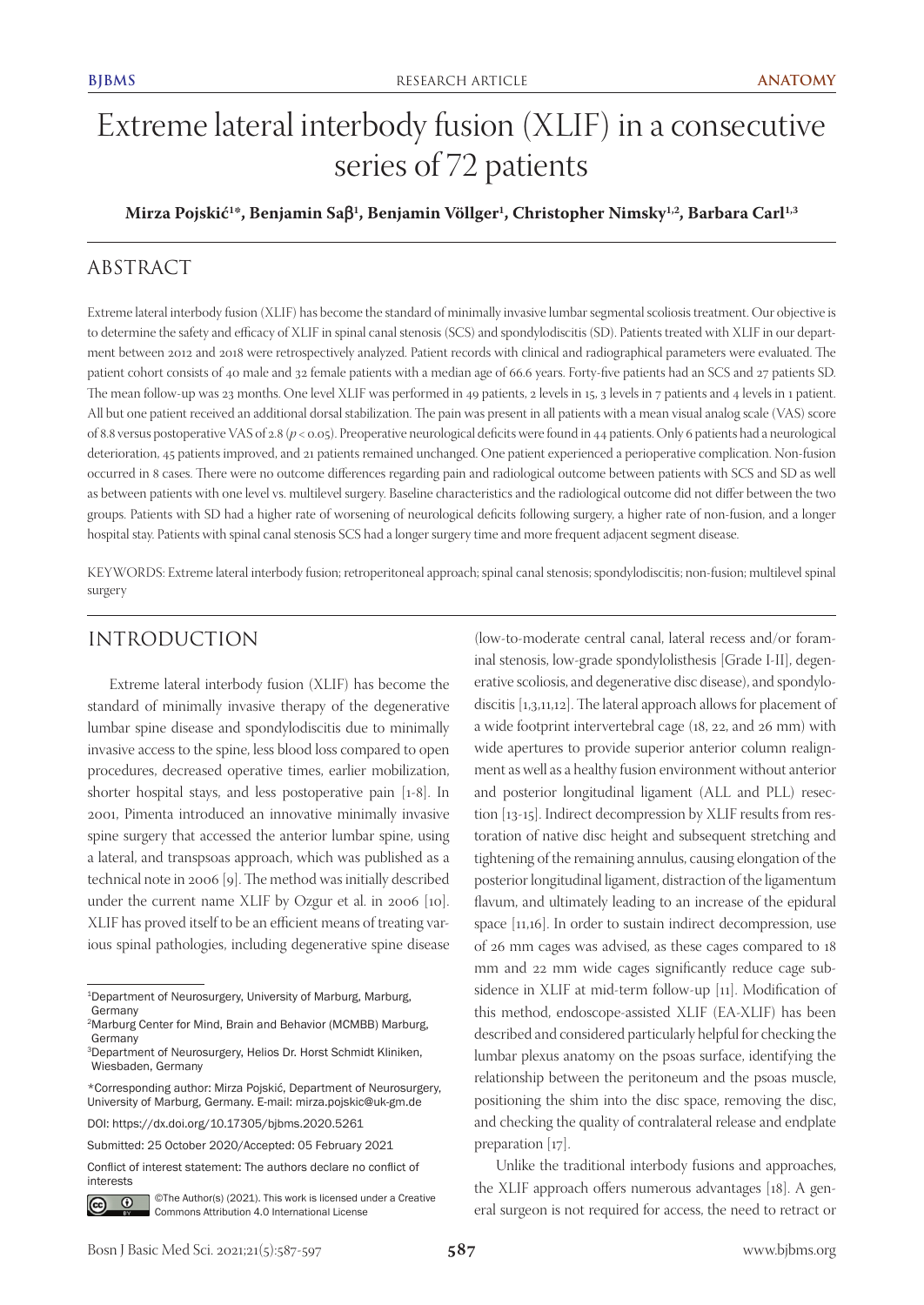violate the peritoneum is eliminated, and the approach avoids mobilization of the great vessels, thereby avoiding the related risk of sexual dysfunction [19].

Cadaver studies defined the anatomy of the lumbar plexus and proposed an appropriate working space where dilators could be placed at each level of the lumbar spine [20,21]. When approaching the lumbar spine from L<sub>3</sub>, L<sub>2</sub>, or L<sub>1</sub>, the psoas muscle should be split into the ventral three-quarters of the vertebral body (VB) to avoid nerve injury [22]. There is risk to the genitofemoral nerve, if the psoas major muscle is split at L3 or L4 [23]. Placing the dilator or retractor in a posterior position may result in nerve injury, especially at L4-5 [23].

Surgical therapy of intervertebral disc degeneration is still a mainstay of treatment when conservative approach fails. Regenerative strategies for intervertebral disc disease such as tissue engineering with three-dimensional biomimetic scaffolds show great promise, although still in the experimental phase [24]. Several studies have reported good clinical and radiological outcomes for the XLIF procedure in the degenerative spine disease [25-27]. XLIF reduces the risk of nerve root lesions, postoperative radiculitis, and durotomies compared to posterior fusion techniques in revision surgeries [5]. In the large prospective, multicenter study by Philipps et al., significant improvements in visual analogue scale (VAS) and Oswestry disability index (ODI) scores for leg and back pain were observed in 107 patients, with successful correction of the Cobb angle from 20.9 to 15.2° [28]. Improved functional VAS and ODI outcomes and restored coronal deformity have been shown in systematic review with promising perspective for the treatment of regional and global degenerative spinal canal stenosis and scoliosis [25].

Beside its use in degenerative spine surgery, XLIF has found its application in operative treatment of spondylodiscitis in patients with epidural abscesses and neurological deficits who require surgery [1,29,30]. The excellent exposure in XLIF approach allows satisfactory debridement of the end-plate as well as fusion within the same approach and thus avoiding trans-thoracic or trans-abdominal approach [1]. Posterior approach is the most common approach for the treatment of spondylodiscitis in the lumbar spine, however despite allowing decompression of neural structures it carries a higher risk of neurological deficit and limit the exposure of disc/vertebral body which can result in inadequate fusion and a failure to correct a lordosis secondary to poor exposure and visualization [1] and destabilizes the spine even more as it requires a laminectomy in a spine that already has a disrupted anterior and middle column [29].

Most surgeons insert the interbody cage laterally and then insert pedicle or cortical screw and rod instrumentation posteriorly [31]. However, standalone cages have also been used

to avoid posterior instrumentation [31]. Although recent study suggested that supplemental fixation did not significantly influence cage subsidence or segmental lordotic angle in patients who underwent XLIF [32], results of systemic reviews and meta-analysis suggest that addition of posterior instrumentation to transpsoas fusion is associated with decreased re-operations and cage movements [31]. Lateral interbody fusion (LIF) with percutaneous screw fixation can treat adult spinal deformity (ASD) in the coronal plane, but sagittal correction is limited [33]. Open posterior surgery with XLIF was associated with faster recovery, fewer complications, and greater relief of pain and disability compared to open posterior surgery alone [33].

Limitations of XLIF include neurovascular complications [4], anatomical limitations, subsidence, and loss of correction, declining the potential to restore spinal biomechanics sustainably [34]. Major factors prompted the development of minimally invasive (MIS) extreme lateral interbody fusion (XLIF; NuVasive Inc., San Diego, CA, USE) for the thoracic and lumbar spine, which include interbody stabilization and indirect neural decompression while avoiding major visceral/ vessel injury as seen with anterior lumbar interbody fusion (ALIF), and to avert trauma to paraspinal muscles/facet joints found with transforaminal lumbar interbody fusion (TLIF), posterior lumbar interbody fusion (PLIF), and posterior-lateral fusion techniques (PLF) [4]. Although XLIF is associated with an increased prevalence of anterior thigh/groin pain as well as motor and sensory deficits immediately after surgery, pain and neurologic deficits decrease over time [35]. Although the majority of complications were minor, one survey reported a high complication rate of 18% with re-operation rate of 2.2% in Japan [36]. Recent multicentric retrospective cohort study has shown that the major complications rate was 0.7722% [37]. Relative contraindication to XLIF is bony lateral recess stenosis, which has shown to be an independent predictor for failure to achieve adequate spinal decompression through XLIF and thus may benefit from undergoing direct decompression [38].

Our objective is to determine the safety and efficacy of extreme lateral lumbar interbody fusion (XLIF) with supplemented instrumentation in degenerative spinal canal stenosis and spondylodiscitis. To the best of our knowledge, this is the first study that addresses clinical and radiological outcome of XLIF in patients with degenerative spinal canal stenosis and spondylodiscitis at a single institution.

# MATERIALS AND METHODS

Seven-two patients treated with XLIF between 2012 and 2018 were analyzed retrospectively. Data were gathered through review of patient's electronic records and relevant imaging. Indications for XLIF included degenerative spine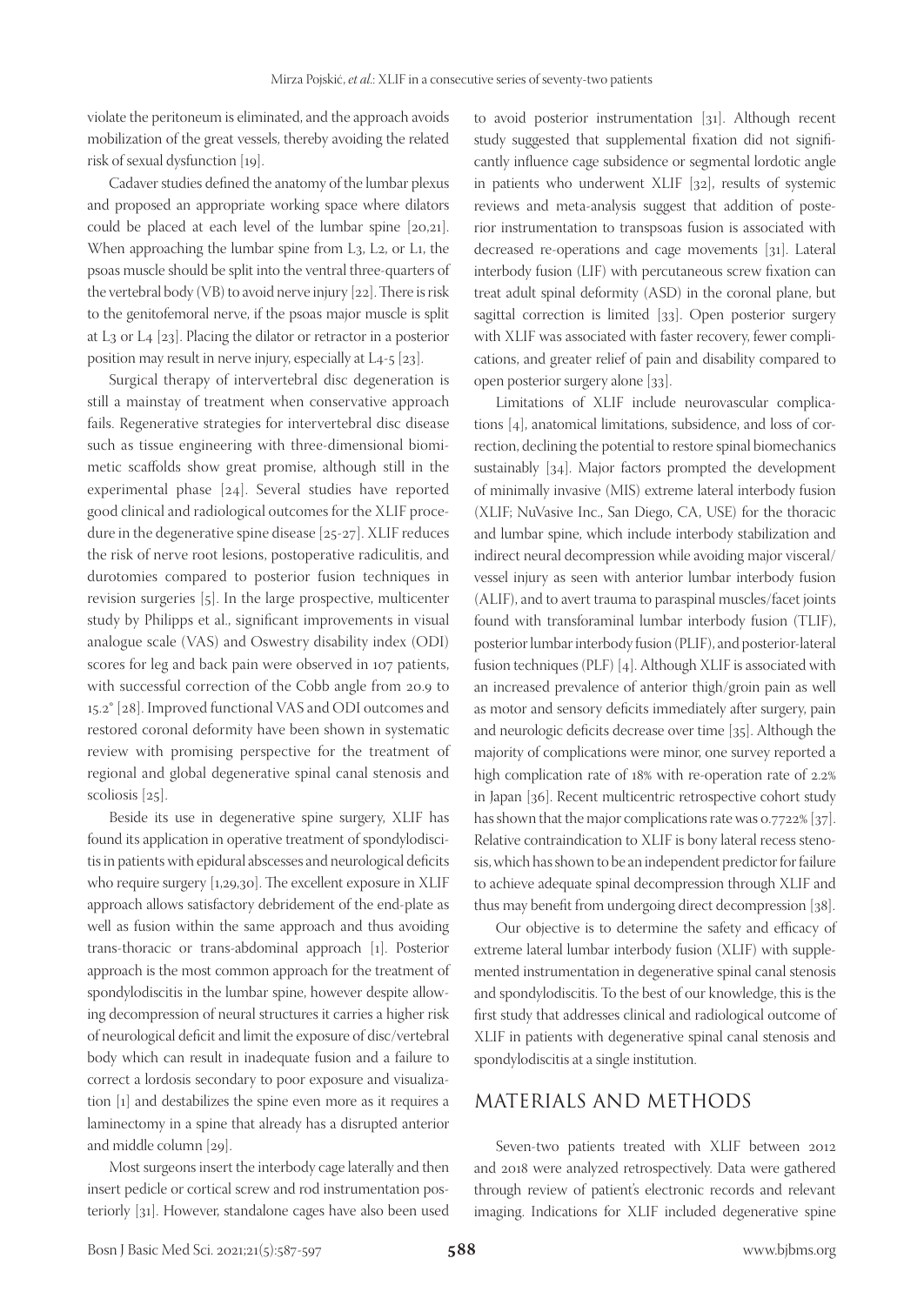disease (including spinal canal stenosis with segmental scoliosis as well as uni- or bilateral neuroforaminal stenosis, adjacent segment disease with segmental scoliosis following spinal fusion, and instability of the spine following decompressive surgery) and spondylodiscitis in patients who underwent dorsal stabilization. In all cases, gadolinium-contrast enhancing magnet resonance imagining (MRI) of the spine as well as computed tomography (CT) of the spine was obtained. All patients received CT and X-ray of the instrumented region on the 1st day following surgery. Independent neuroradiologists verified neuroimaging.

Standard left lateral transpsoas approach with use of neuromonitoring was performed (NuVasive, San Diego, CA, USA®) [10,39]. All patients were fitted with a 10 degree lordotic intervertebral polyetheretherketone (PEEK) cage (Nuvasive®). The cages were 50, 55, or 60 mm in length, 18 mm in width and 8, 10, or 12 mm in height. All cages were filled with hydroxyapatite nanoparticles gel Nanogel® (Teknimed, L'Union, France).

Follow-up comprised pain assessment with VAS and clinical examination. X-ray scans were obtained at 3, 12-, and 24-months following surgery, dynamic flexion-extension X-rays 6 months following surgery while CT scans were obtained in the period of 6-24 months. Radiographic analysis comprised measurement of fusion, L1-S1 sagittal lordotic angle (LL-lumbar lordosis), L1-L5 coronal angle, L5-S1 angle [40], and disc height. Disc height was measured an average of anterior and posterior disc heights [41] (Figure 1). Pelvic incidence (PI) was measured as the angle between the line joining the midpoint of the coxofemoral joint axis and the center of the S<sub>1</sub> endplate and the line orthogonal to the S<sub>1</sub> endplate [42]. For measurement of PI-LL value, PI was subtracted from the value of L1-S1 angle (LL-lumbar lordosis). Fusion was defined as the presence of trabeculae bridging bone formation at the anterior and/or posterior cortex of the involved vertebral bodies on the CT scan, and an interface between the cage and the vertebral endplate. Absence of such bridges was classified as non-fusion. The analyses were performed using SPSS statistical software, version 20 (SPSS Inc. IBM, USA). The value of *p* < 0.05 was considered to be statistically significant.

#### Ethical statement

The local ethics committee at the University Hospital Marburg considered an ethical approval unnecessary for this pseudonymized retrospective analysis (Number of the ethical approval/Az: ek\_mr\_20\_10\_2020\_2\_pojskic).

#### Statistical analysis

The analyses were performed using SPSS statistical software, version 20 (SPSS Inc. IBM, USA). The value of  $p < 0.05$ was considered to be statistically significant. For variables such as gender, angle and disc height, mean was calculated with standard deviation (SD), for non-parametric variables (descriptive statistics of groups of degenerative spine disease/spinal canals stenosis and spondylodiscitis, influence of age, presence or absence of fusion as well as comparison between the groups) descriptive statistics was used for calculating frequencies in the two groups, using graphic diagrams as well as cross product and Pearson's Chi Square test and Fisher Exact for testing of significance of differences of frequencies in the two groups. T-test was used for measurement of statistically significant difference between the means. For calculating differences between standard deviations, Leven's Test for equality of variances was performed before t-test. If there was a statistically significant difference between the SDs, t test was not performed. Independent sample t test was used for comparison of different mean values between the two groups (spinal canal stenosis and spondylodiscitis) and paired samples t test for comparison of variables of two dependent samples for same patients in the different setting (e.g., comparison of parameters before and after surgery) which was used for determination of statistical significance.

# RESULTS

Seventy-two patients were included in the study. Patients' characteristics and surgical management are summarized in Table 1. Forty male (55.6%) and 32 female (44.4%) patients were included in the study and medium age was 66.6 years. Fortyfive patients (62.5%) were operated due to degenerative spine disease (spinal canal stenosis) and 27 patients (37.5%) with spondylodiscitis. The mean follow-up was 23 months. Three patients (4.2%, 2 with spondylodiscitis and 1 with spinal canal stenosis) died after more than 12 months following surgery. In 37 patients (51.4%) there were no previous surgeries on the lumbar spine, 35 or 48.6% underwent previous surgery via dorsal approach in the segment, which underwent XLIF.

### Symptoms and neurological deficits

All patients presented with back pain and radiculopathy. Spinal claudication was present in 41 patients (56.9%). Pain reduction was significant with preoperative VAS of 8.8 and postoperative VAS of 2.8 (paired samples t-test,  $t = 33.822, p < 0.05$ .

Forty-four patients (61.1%) had neurological deficits before surgery and only 12 patients (16.1%) had deficits following surgery. Twenty-one patients (29.2%) were neurologically unchanged, 6 patients (8.3%) worsened, and 45 patients (62.5%) improved. New postoperative thigh weakness was detected in 8 patients (11.1%), in 4 patients the symptoms completely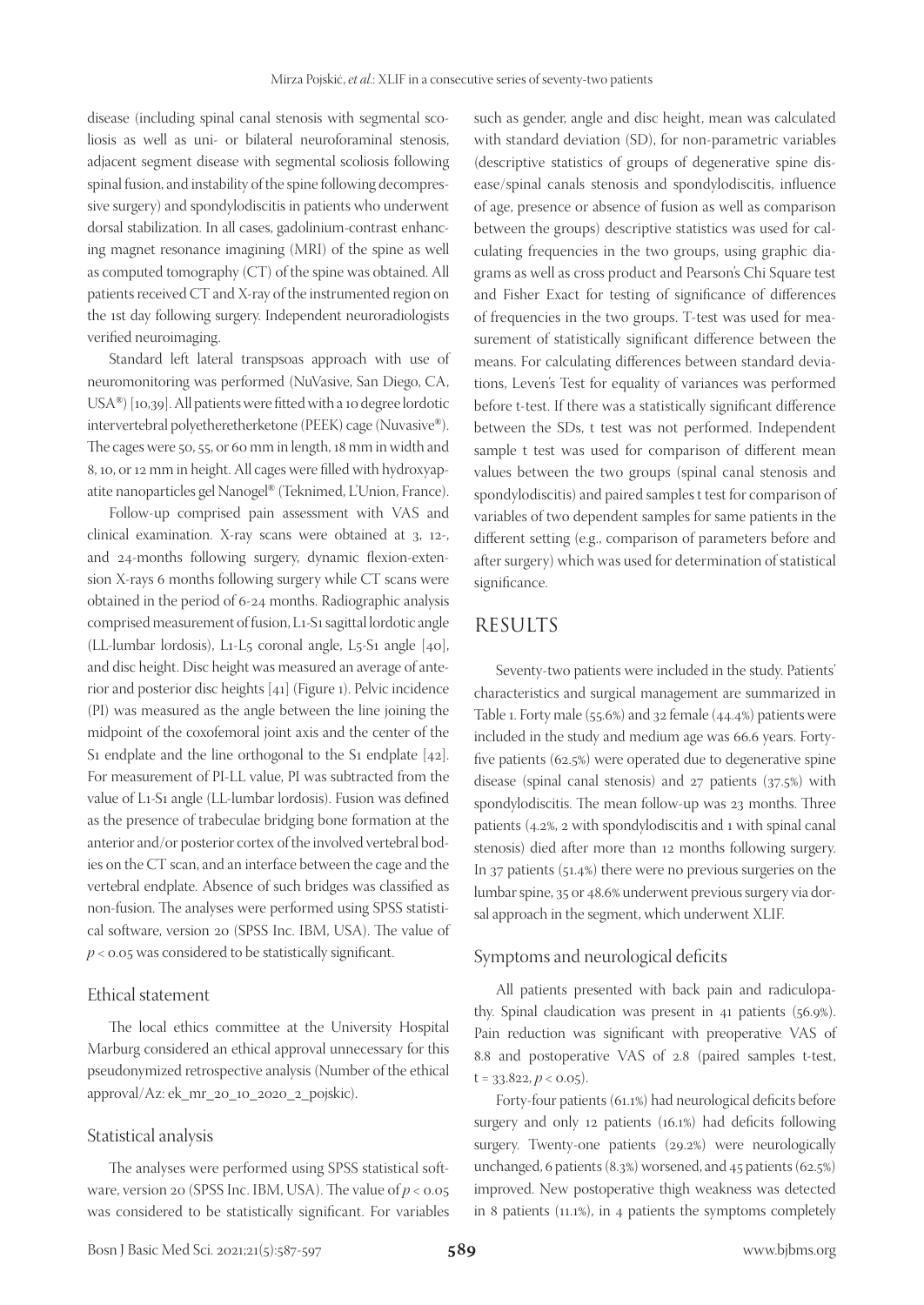

FIGURE 1. A. Preoperative lateral X-ray of the lumbar spine. Technique of assessment of L1-S1 angle (lumbar lordosis; angle between the upper endplate of L1 and upper endplate of S1 vertebra). B. Preoperative coronal X-ray of the lumbar spine. Technique of assessment of L1-L5 angle in the coronal plane (angle between the upper endplate of L1 and lower endplate of L5 in coronal plane). C. Postoperative lateral X-ray following three-level XLIF in L2/3, L3/4, L4/5 with supplemental fixation L2-5. Depiction of disc height assessment as an average of anterior and posterior disc height. D. Postoperative coronal X-ray shows increased disc height.

resolved. From 6 patients who worsened, 4 had permanent postoperative left thigh weakness and two patients developed paraparesis to follow-up, both due to adjacent segment disease following dorsal spinal constructs of 5 segments with worsening of the spinal canal narrowing and compression of the cauda equina.

#### Complications

Only one patient experienced a perioperative complication related to the lateral transpsoas approach with a retroperitoneal hematoma which was treated conservatively. Seventy-one patients received additional dorsal stabilization Complications related to the dorsal approach occurred in 10 patients (13.9%), in 3 patients (4.2%) hardware failure with screw malposition or screw breakage occurred, and in 7 patients wound healing problems (9.7%). In 17 patients (23.4%) adjacent segment disease occurred with the need of extension of the dorsal spinal construct during the mean period of 24.5 months (9-47.5 months). Mean surgery time was 142 min. Mean hospital stay was 14.3 days.

#### Radiological outcome

Mean preoperative coronal L1-L5 angle was 4.28° compared to postoperative angle of  $4.98^\circ$  (t =  $-3.027$ ; corr = 0.749,  $p <$  0.05). Forty-four patients or 61.1% were hypolordotic before surgery  $(L_1-S_1<40^\circ)$ . Mean sagittal L1-S1 angle before the surgery was 36.2° and it increased to mean postoperative value of 38.09°. This lordosis correction was

statistically significant ( $t = -3.292$ ; corr = 0.852,  $p < 0.05$ ). Lordosis correction was furthermore shown in the increase of L5-S1 angle (4.49° preoperative vs. 5.64° postoperative; t = –6.366; corr = 0.921; *p* < 0.05). Mean disc height increased significantly from 6.1 mm preoperative vs. 8.4 mm postoperative  $(t = -16.29; corr = 0.337;$  $p <$  0.05). Fusion in the XLIF segment occurred in 64 patients (89%). Only one patient developed symptomatic non-fusion (pseudoarthrosis). Mean preoperative pelvic incidence (PI) was  $57.1^{\circ}$  (SD  $\pm$  1.8) compared to postoperative PI of  $56.4^{\circ}$  (SD  $\pm$  27.2). Mean preoperative PI-LL (pelvic incidence minus lumbar lordosis L1S1) value was 21.15° (SD  $\pm$  3.45) and mean postoperative PI-LL value was 18.35 $^{\circ}$ (SD  $\pm$  14.4). Reduction of PI-LL value was statistically significant (*p* < 0.05). In 19 patients postoperative PI-LL value of <10° was achieved; however, their clinical outcome was not favorable compared to other 52 patients.

One level XLIF was performed in 49 patients (68%), two level in 15 patients (20.8%), three level in 7 patients (9.7%), and four level in 1 patient (1.4%). All XLIF-levels are summarized in Table 2. Most common level was L4/5 (in 32 patients or 44.4%) followed by L3/4 (in 29 patients or 40.3%), L2/3 (in 26 patients or 36.1%),  $\text{L}_1/2$  (in 10 patients or 13.9%), and Th12/L1 (6 patients or 8.3%). Neurological and radiological outcome did not differ between patients with single level and multiple level XLIF. Dorsal stabilization was performed in 71 patients: One segment in 25 patients, two segments in 12 patients, three segments in 7 patients, and four and more segments in 27 patients.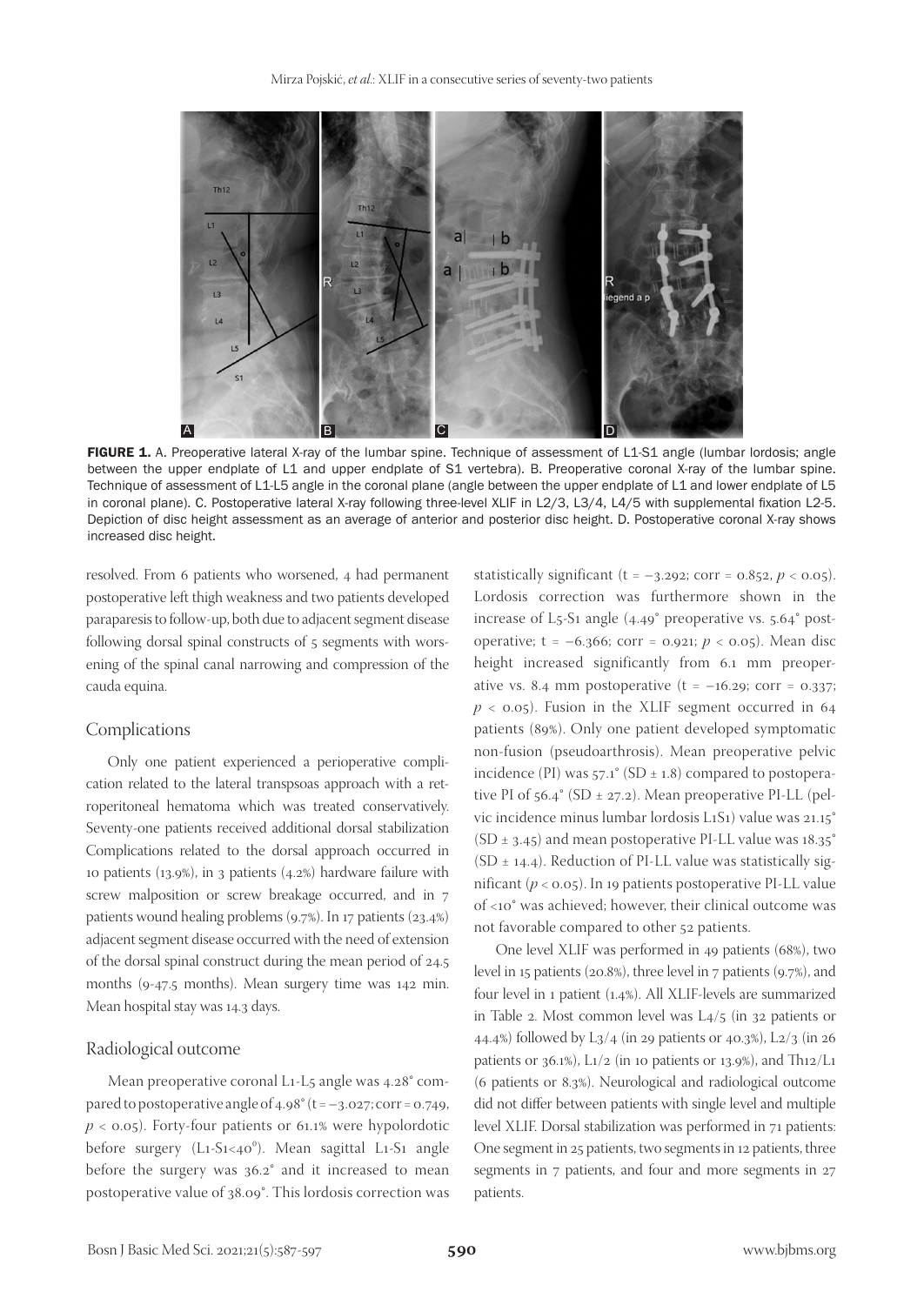| TABLE 1. Patients' characteristics and surgical management |  |  |  |
|------------------------------------------------------------|--|--|--|
|------------------------------------------------------------|--|--|--|

| <b>Patient</b> |          |              | Age Gender Diagnosis                                                | Surgical                               | Surgical therapy-dorsal                                         |
|----------------|----------|--------------|---------------------------------------------------------------------|----------------------------------------|-----------------------------------------------------------------|
| number         |          |              |                                                                     | therapy-XLIF                           | stabilization                                                   |
| $\mathbf{1}$   | 67       | Female       | Spondylodiscitis Th12/L1                                            | Th12/L1                                | $Th11-L2$                                                       |
| $\mathbf{2}$   | 70       | Male         | Spondylodiscitis L2/3                                               | L2/3                                   | $L1-4$                                                          |
| 3              | 60       | Male         | Spondylodiscitis L1/2                                               | L1/2                                   | $L1-3$                                                          |
| 4              | 76       | Male         | Spondylodiscitis L2/3                                               | L2/3                                   | $L2-3$                                                          |
| 5              | 49       | Female       | Spondylodiscitis L4/5                                               | L4/5                                   | $L4-S1$                                                         |
| 6              | 67       | Female       | Spondylodiscitis L1-3                                               | L1/2                                   | $Th10-L3$                                                       |
| 7              | 52       | Female       | SCS with ASD in L4/5 following Spondylodesis L5/S1                  | L3/4                                   | $L3-S2$                                                         |
| 8              | 73       | Female       | Spondylodisicits L1/2                                               | L1/2                                   | $L1-2$                                                          |
| 9              | 66       | Male         | SCS Th12/L1                                                         | Th12/L1                                | Th12-L1                                                         |
| 10             | 61       | Female       | SCS with segmental instability Th12/L1 following Spondylodesis L1-3 | Th12/L1                                | $Th10-L3$                                                       |
| 11             | 71       | Male         | SCS L2/3 with instability following decompressive surgery           | L2/3<br>L3/4                           | L2/3                                                            |
| 12             | 61       | Male         | Spondylodiscitis L3/4                                               | L4/5                                   | L3/4                                                            |
| 13<br>14       | 80<br>76 | Male<br>Male | Spondylodiscitis L4/5                                               | L2/3                                   | L4/5<br>L2/3                                                    |
| 15             | 74       | Female       | Spondylodiscitis L2/3<br>Spondylodiscitis L3/4, 4/5                 | L3/4                                   | $L2-S1$                                                         |
| 16             | 77       | Female       | Spondylodiscitis L4/5                                               | L4/5                                   | $L4-S1$                                                         |
| 17             | 77       | Female       | SCS L4/3 with instability following herniated disc surgery          | L3/4                                   | L3/4                                                            |
| 18             | 64       | Female       | Spondylodiscitis L3/4,4/5                                           | L3/4, 4/5                              | $L3-5$                                                          |
| 19             | 61       | Male         | Spondylodiscitis L2/3                                               | L2/3                                   | $L1-4$                                                          |
| 20             | 34       | Female       | SCS L4/5                                                            | L4/5                                   | $L4-5$                                                          |
| 21             | 36       | Male         | SCS <sub>L3/4</sub>                                                 | L3/4                                   | $L3-4$                                                          |
| 22             | 75       | Female       | SCS L <sub>2</sub> -5                                               | L2/3,3/4,4/5                           | $L2-S1$                                                         |
| 23             | 77       | Female       | SCS Th12-L2                                                         | L2/3                                   | $Th11-L2$                                                       |
| 24             | 73       | Male         | SCS L <sub>2</sub> /3                                               | L2/3                                   | $L2-3$                                                          |
| 25             | 64       | Male         | SCS L <sub>2</sub> -5                                               | L2/3,3/4,4/5                           | $L2-S1$                                                         |
| 26             | 69       | Female       | SCS L2-5 with ASD L4/5 following stabilization L5-S1                | L4/5                                   | Th <sub>10-S2</sub>                                             |
| 27             | 80       | Female       | SCS with instability L1-4                                           | L2/3,3/4,4/5                           | Th12-L4                                                         |
| 28             | 79       | Male         | SCS L <sub>2</sub> -5                                               | L2/3, 3/4                              | $L1-5$                                                          |
| 29             | 45       | Male         | Spondylodiscitis L2/3                                               | L2/3                                   | No stabilization                                                |
| 30             | 49       | Male         | SCS L4/5                                                            | L4/5                                   | $L4-5$                                                          |
| 31             | 49       | Male         | Spondylodiscitis L4/5                                               | L4/5                                   | $L4-5$                                                          |
| 32             | 71       | Male         | SCS Th12/L1 with ASD following stabilization L1-5                   | Th12/L1                                | Th <sub>11</sub> -L <sub>1</sub> extension on L <sub>1</sub> -5 |
| 33             | 76       | Male         | SCS with ASD L4/5 following stabilization L5/S1                     | L4/5                                   | L3-5 extension on L5-S1                                         |
| 34             | 72       | Female       | SCS L1-4                                                            | $L1/2$ , $2/3$ , $3/4$ , $4/5$ Th12-S1 |                                                                 |
| 35             | 74       | Female       | Spondylodiscitis Th12/L1, L5/S1                                     | Th12/L1                                | Th12-S1                                                         |
| 36             | 73       | Female       | SCS L <sub>2</sub> -5                                               | L2/3, 3/4, 4/5                         | $L2-5$                                                          |
| 37             | 54       | Male         | SCS L3/4                                                            | L3/4                                   | $L3-4$                                                          |
| 38             | 78       | Male         | SCS L2-4                                                            | L2/3, 3/4                              | $L2-5$                                                          |
| 39             | 68       | Female       | SCS L4/5                                                            | L4/5                                   | $L4-5$                                                          |
| 40             | 65       | Female       | SCS L2-4                                                            | L2/3,3/4,4/5                           | $L2-5$                                                          |
| 41             | 75       | Male         | SCS L2-4                                                            | L2/3, 3/4                              | $L2-4$                                                          |
| 42             | 81       | Female       | SCS L1-5                                                            | L3/44/5                                | $Th10-S1$                                                       |
| 43             | 62       | Male         | Spondylodiscitis L4/5                                               | L4/5                                   | $L4-5$                                                          |
| 44             | 61       | Female       | Spondylodiscitis L3-5                                               | L3/4, 4/5                              | $L3-5$                                                          |
| 45             | 57       | Male         | SCS L3-5                                                            | L3/4, 4/5                              | $L3-5$                                                          |
| 46             | 78       | Female       | SCS L4/5                                                            | L4/5                                   | $L4-5$                                                          |
| 47             | 60       | Female       | Spondylodiscitis L1/2                                               | L1/2                                   | $L1-2$                                                          |
| 48             | 80       | Male         | SCS L3/4, 4/5                                                       | L3/4, 4/5                              | $L3-S1$                                                         |
| 49             | 58       | Female       | SCS L4/5                                                            | L4/5                                   | $L4-5$                                                          |
| 50             | 72       | Male         | SCS L1/2 with pseudoarthrosis following L1/2 TLIF surgery           | L1/2                                   | $L1-2$                                                          |
| 51             | 85       | Female       | SCS L1/2, 4/5                                                       | L1/2, 4/5                              | $L1-5$                                                          |
| 52             | 76       | Female       | Spondylodiscitis L1/2 and L4/5                                      | L1/2, 4/5                              | $L1-5$                                                          |
| 53             | 62       | Male         | SCS L2/3                                                            | L2/3                                   | $L1-3$                                                          |
| 54             | 72       | Female       | SCS L3/4, 4/5                                                       | L3/4, 4/5                              | $L3-S1$                                                         |
| 55             | 78       | Male         | SCS L3-5                                                            | L3/4, 4/5                              | $L3-5$                                                          |
| 56             | $72\,$   | Male         | SCS L2-5                                                            | L2/3, 3/4, 4/5                         | $L2-S1$                                                         |
| 57             | 63       | Male         | SCS L3/4                                                            | L3/4                                   | $L3-4$                                                          |
| 58             | 75       | Male         | SCS L3-5                                                            | L3/4, 4/5                              | $L3-5$                                                          |

*(Contd...)*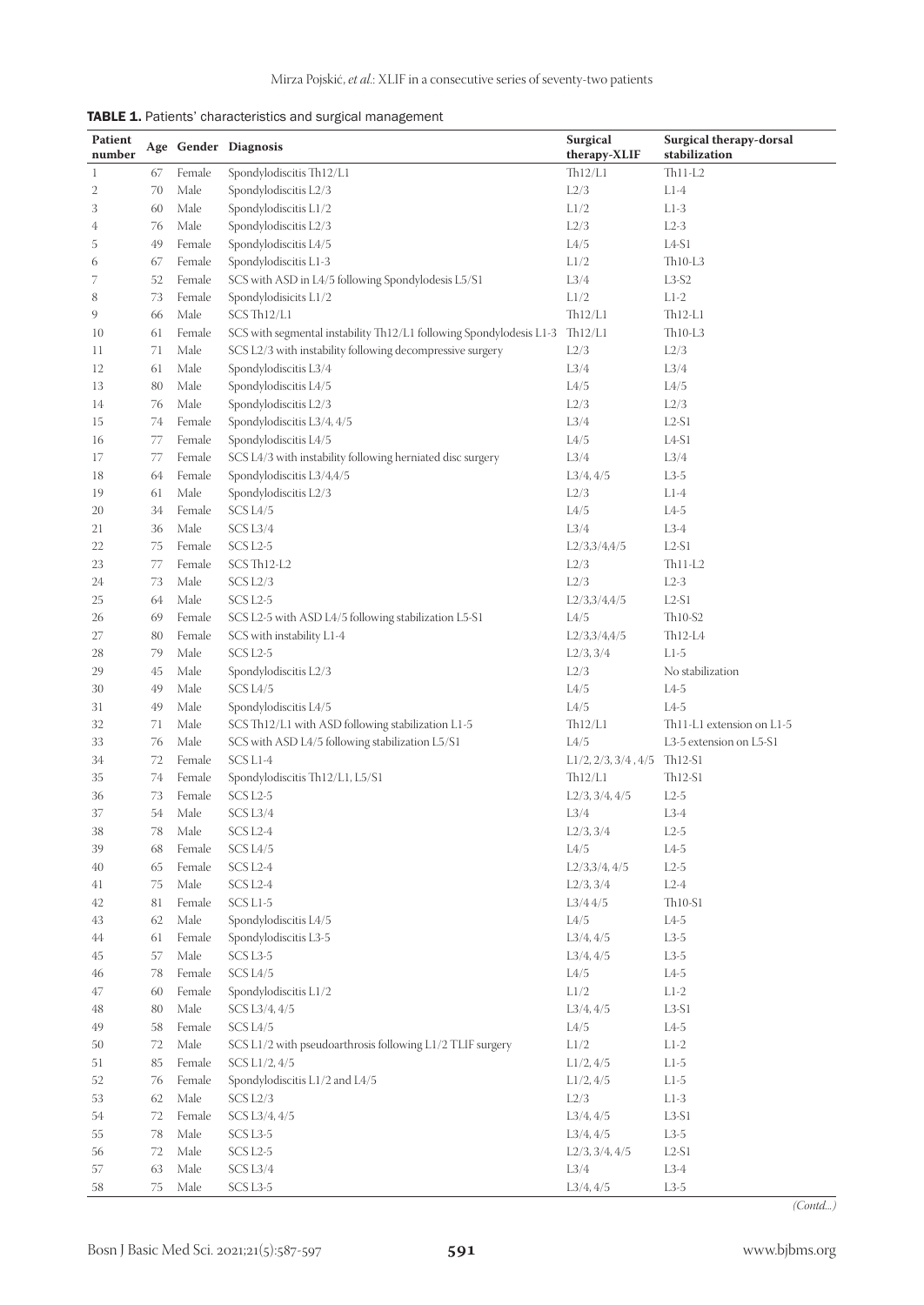|  | <b>TABLE 1.</b> (Continued) |
|--|-----------------------------|
|--|-----------------------------|

| <b>Patient</b><br>number |    |        | Age Gender Diagnosis                         | <b>Surgical</b><br>therapy-XLIF | Surgical therapy-dorsal<br>stabilization |
|--------------------------|----|--------|----------------------------------------------|---------------------------------|------------------------------------------|
| 59                       | 70 | Male   | SCS with ASD L2/3 following fusion L3-S1     | L2/3                            | $L2/3$ on $L3-S1$                        |
| 60                       | 58 | Female | SCS L2/3, 4/5                                | L2/3, 4/5                       | $L2-5$                                   |
| 61                       | 61 | Male   | Spondylodiscitis L4/5                        | L4/5                            | $L4-5$                                   |
| 62                       | 68 | Male   | SCS L2/3                                     | L2/3                            | $L2-3$                                   |
| 63                       | 72 | Male   | SCS L <sub>2</sub> -5                        | L2/3,3/4,4/5                    | $L2-S1$                                  |
| 64                       | 25 | Female | SCS following L1 fracture                    | Th12/L1                         | $Th12-L1$                                |
| 65                       | 53 | Male   | Spondylodiscitis L3/4                        | L3/4                            | L3-4                                     |
| 66                       | 74 | Male   | SCS L4/5                                     | L4/5                            | $L4-S1$                                  |
| 67                       | 59 | Male   | Spondylodiscitis L4/5                        | L4/5                            | $L4-5$                                   |
| 68                       | 65 | Female | SCS L1/2                                     | L1/2                            | $Th12-L2$                                |
| 69                       | 72 | Female | Spondylodiscitis L2/3, 4/5                   | L2/3, 3/4                       | $L2-4$                                   |
| 70                       | 73 | Female | SCS with pseudoarthrosis following TLIF L3/4 | L3/4                            | L3-4                                     |
| 71                       | 68 | Male   | Spondylodiscitis L2/3, 3/4                   | L2/3, 3/4                       | $L2-4$                                   |
| 72                       | 75 | Male   | Spondylodiscitis L2/3                        | L2/3                            | Th11-L2 extension of fusion of L3-S1     |

#### TABLE 2. XLIF-levels

| <b>XLIF</b> level              | Number         | Percent |
|--------------------------------|----------------|---------|
| Th12/L1                        | 6              | 8.3     |
| L <sub>1/2</sub>               | 6              | 8.3     |
| L <sub>2/3</sub>               | 12             | 16.7    |
| $L$ 2/3, 3/4, 4/5              | 1              | 1,4     |
| $L\frac{3}{4}$                 | 9              | 12.5    |
| L1/2, 2/3, 3/4                 | 1              | 1.4     |
| L4/5                           | 16             | 22.2    |
| $L1/2$ , $2/3$ , $3/4$ , $4/5$ | 1              | 1.4     |
| L1/2, 2/3, 4/5                 | 1              | 1.4     |
| L1/2, 4/5                      | $\overline{2}$ | 2.8     |
| L2/3, 3/4                      | 5              | 6,9     |
| L2/3, 3/4, 4/5                 | 5              | 6.9     |
| L2/3, 4/5                      | 1              | 1.4     |
| L3/4, 4/5                      | 6              | 8.3     |
| Total                          | 72             | 100.0   |

# Comparison between patients with spinal canal stenosis and spondylodiscitis

Patients with spinal canal stenosis had longer follow-up of 29.2 months compared to 12.8 months in patients with spondylodiscitis with statistical significance  $(t = -3.005; p < 0.05)$ . Baseline characteristics (age, gender, and preoperative neurological deficits) did not differ between the two groups.

Radiological outcome did not differ between the two groups of patients with degenerative spinal disease (spinal canal stenosis) and spondylodiscitis. Mean values of preoperative and postoperative parameters (PI, LL, PI-LL, value, L1-S1 and L5-S1 angle) were not statistically significantly different between the two groups. The mean values of the important radiological parameters are summarized in Table 3.

Patients with spondylodiscitis had statistically significant higher rate of worsening of neurological deficits following surgery (5 patients vs. 1 patient with spinal canal stenosis, Chi-Square =  $5.867$ ,  $p < 0.05$ ). Patients with spondyodiscitis had more frequent previous surgery on the spine (22 vs. 15.

|            |  |  |  | <b>TABLE 3.</b> The mean values of the important radiological |
|------------|--|--|--|---------------------------------------------------------------|
| parameters |  |  |  |                                                               |

| Mean of              |                        | Degenerative spine     |                       |
|----------------------|------------------------|------------------------|-----------------------|
| radiological         | General                | disease/spinal         | Spondylodiscitis      |
| parameters (°)       |                        | canal stenosis         |                       |
| Sagittal L1-S1       | 36.2                   | 34.5                   | 39.07                 |
| angle preoperative   | $(SD \pm 8.9)$         | (SD±7.7)               | $(SD \pm 10.3)$       |
| Sagittal L1-S1 angle | 38                     | 37.4                   | 39.3                  |
| postoperative        | $(SD{\pm}6.3)$         | $(SD \pm 5.9)$         | (SD±7)                |
| Coronal L1-L5        | 4.3                    | 4.6                    | 3.7                   |
| angle preoperative   | (SD <sub>±</sub> 2.9)  | (SD±3.4)               | $(SD\pm1.8)$          |
| Coronal L1-L5        | 4.9                    | 5                      | 4.5                   |
| angle postoperative  | (SD <sub>±</sub> 2.3)  | (SD <sub>±</sub> 2.25) | (SD±1.9)              |
| Sagittal L5-S1       | 4.5                    | 3.9                    | 5.6                   |
| angle preoperative   | (SD <sub>±</sub> 2.9)  | (SD <sub>±</sub> 2.2)  | $(SD{\pm}3.6)$        |
| Sagittal L5-S1 angle | 5.6                    | 5.3                    | 6.5                   |
| postoperative        | (SD <sub>±</sub> 3.7)  | (SD <sub>±</sub> 2.4)  | (SD±4.4)              |
|                      | 57.1                   | 58.7                   | 58                    |
| PI preoperative      | $(SD \pm 1.8)$         | $(SD \pm 11)$          | (SD±7.4)              |
| PI postoperative     | 56.4                   | 47.5                   | 54.1                  |
|                      | (SD <sub>±</sub> 27.2) | (SD <sub>±</sub> 27)   | $(SD \pm 12)$         |
| PI-LL                | 21.15                  | 19.1                   | 23.2                  |
| preoperative         | (SD <sub>±</sub> 3.45) | $(SD\pm 8.5)$          | (SD <sub>±</sub> 8.5) |
| $PI-II.$             | 18.35                  | 20.4                   | 14.9                  |
| postoperative        | (SD±14.4)              | $(SD \pm 15.5)$        | $(SD \pm 11.8)$       |
| Mean disc height     | 6                      | 6.1                    | 6                     |
| preoperative         | $(SD\pm1)$             | $(SD\pm0.9)$           | (SD±1.2)              |
| Mean disc height     | 8.4                    | 8.2                    | 8.8                   |
| postoperative        | $(SD \pm 1.1)$         | (SD±0.9)               | $(SD \pm 1.3)$        |

patients, Pearson's Chi-square = 15.660, *p* < 0.05). Non-fusion occurred more frequently in patients with spondyodiscitis (6 vs 2. patients with spinal canal stenosis, independent samples test/Levene's test for equality of variances and t-test for equality of the means,  $t = 6.846$ ,  $p < 0.05$ ). Patients with spondylodiscitis had a longer hospital stay (19.5 vs. 11.1 days,  $t = 3.987$ ;  $p < 0.05$ ). Adjacent segment disease developed more frequently in patients with spinal canal stenosis (16 vs. 1. patients, Chi-square: 11.954, *p* < 0.05). Surgery times were longer in patients who underwent surgery for spinal canal stenosis compared to patients with spondylodiscitis (158.8 vs. 117.8 min,  $t = -2.481, p < 0.05$ ).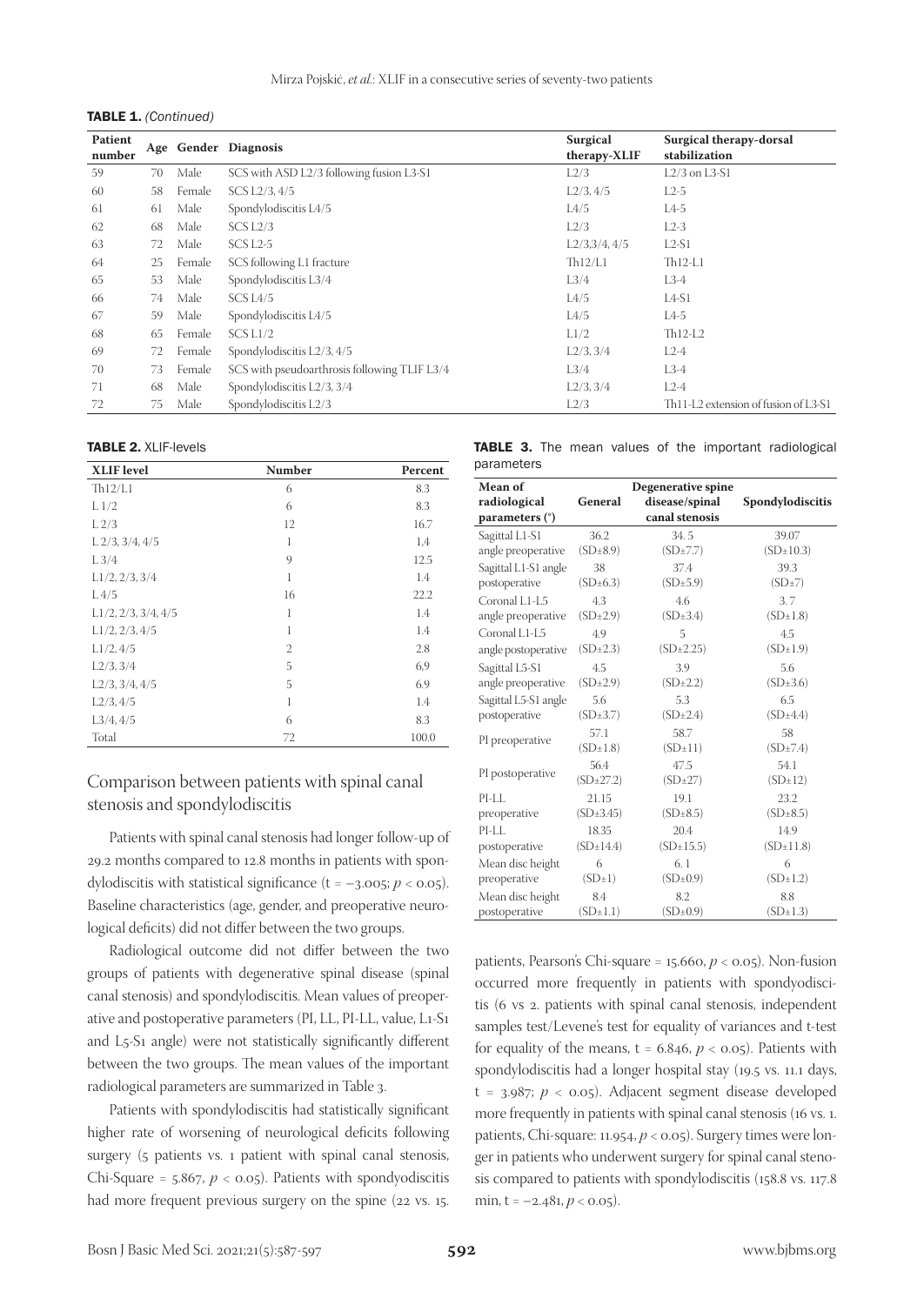# DISCUSSION

XLIF was described as being an effective minimally invasive method for degenerative spinal canal stenosis [43,44] as well as for spondylodiscitis [1,29]. Beside the classical indications for XLIF as degenerative lumbar spine diseases with scoliosis and uni- and bilateral neuroforaminal stenosis, its use in spondylodiscitis with [29] or without [1] supplemental fixation was recently described. One of the advantages of XLIF in treatment of infectious spine diseases is that it affords adequate exposure to the vertebral bodies and discs to aggressively debride necrotic and infected tissue [29]. Although clinical application of standalone XLIF is well known [1,45], XLIF is often being used in addition to dorsal stabilization in order to prevent cage sinking and improve fusion [1], where it is associated with faster recovery, fewer complications, and greater relief of pain and disability compared to dorsal surgery alone in treatment of adult spinal deformity [33]. To the best of our knowledge, this is the first study that evaluates the clinical and radiological outcome of patients treated with XLIF due to degenerative as well as infectious disease of the lumbar spine treated in single neurosurgical unit.

Pain reduction was significant as shown in the previous studies [2,25,29,43]. Recent literature review weighted average mean of preoperative VAS pain scores of 6.8, compared to a postoperative VAS score of 2.9 (*p* < 0.0001) [25]. Neurological outcome in 91.7% of patients who were unchanged or improved following surgery was good compared to reported data [2,6,12,44]. Thirty-five patients (48.6%) underwent previous surgery in the segment that underwent XLIF. XLIF has been shown to be an effective fusion technique in revision surgery that allows valid arthrodesis by avoiding scarred tissue due to earlier surgical approaches. It reduces the risk of nerve root lesions, postoperative radiculitis, and durotomies compared to posterior fusion techniques [5].

Decrease of VAS and ODI (Oswestry Disability Index) in terms of favorable clinical outcome has been shown in numerous studies by Khajavi et al. [46] (160 patients), Formica et al. [6] (39 patients), Tohmet et al. [47] (140 patients), Philipps et al. [28] (107 patients), Rodgers et al. [15,48] (600 patients in the first study and 63 in the latter one), Malham et al. [13] (30 patients), Paterakis et al. [7] (12 patients), Timothy et al. [1] (14 patients), Attenello et al. [49] (22 patients), Tamburelli et al. [27] (21 patients), Campbell et al. [12] (18 patients), Tessitore et al. [50] (20 patients), Blizzard et al. [29] (11 patients), Lykissas et al. [35] (451 patient), and Isaacs et al. [51] (29 patients with XLIF). In lumbar interbody fusion, MIS-TLIF (minimally invasive transforaminal interbody fusion) had better ODI, VAS pain, and complication rate when compared to XLIF with direct and indirect meta-analysis methods; however, in terms of fusion rates,

there were no differences between the two techniques [44]. Radiological outcome showed similar results in patients with degenerative spinal canal stenosis and spondylodiscitis. Improvement of regional lordosis (increase of sagittal L1-S1 angle of 36.2° preoperative vs. 38.09° postoperative) showed consistence with the previous studies [7,25,29,30]. However, measurement of the regional and segmental coronal Cobb angles did not show correction but rather a slight angle increase (4.28° preoperative vs. 4.98° postoperative) which implicates an insufficient correction of lumbar scoliosis [43]. In studies which interrogated use of XLIF in patients with coronal deformity as the main indication, XLIF was shown to be an efficacious procedure for achieving the coronal alignment [52]. However, these improvements were lower in the following studies probably due to the fact that the patient selection was not limited to only those with scoliosis [2]. Due to additional dorsal stabilization and release of the posterior elements with neuroforaminal decompression, as well as due to high fusion rates, this lack of coronal correction did not have clinical implications. Patients with satisfactory fusion rates and sustained restoration of lordosis and disc height have shown to have positive clinical outcomes [6,45]. The weighted average preoperative and postoperative coronal segmental Cobb angles in the literature were 3.6 and 1.1° and weighted average preoperative and postoperative coronal regional Cobb angles were 19.1 and 10.0°, respectively [25]. Disc height increased following cage implantation from 6.1 mm preoperative to 8.4 mm postoperative. Disc height increase leads to indirect decompression of the nerve in the foramina and leads to a restoration of segmental lordosis and scoliosis and is consistently reported to occur following XLIF in degenerative and infectious spine disease [2,45,53,54]. Fusion rates show heterogeneity, which is based on the technique of fusion assessment and influenced by varying lengths of the follow-up (89-100%) [ $2,5,6,55$ ]. A recent study reported a 2-year-fusion rate of 85.71% without differences between standalone construct compared to supplemental fixation [32]. Factors thought to contribute to cage subsidence are the narrower 18mm cages, osteoporosis, the use of bone morphogenetic protein (BMP-2), the use of standalone cages, and iatrogenic endplate violation [56]. Taller cage height, narrower cage width, and shorter cage length were significantly associated with increased risk of cage settling more than 4 mm at 12 months postoperatively [47]. In patients with no cage settling immediately postoperatively, risk of settling more than 4 mm at 12 months was 6.8 times greater with narrower cages [47]. As previously mentioned, addition of posterior instrumentation to transpsoas fusion is associated with decreased re-operations and cage movements [31]. Titanium cages were associated with lower subsidence rates than PEEK cages [57]. Usage of rh (recombinant human) BMP-2 was also robustly associated with higher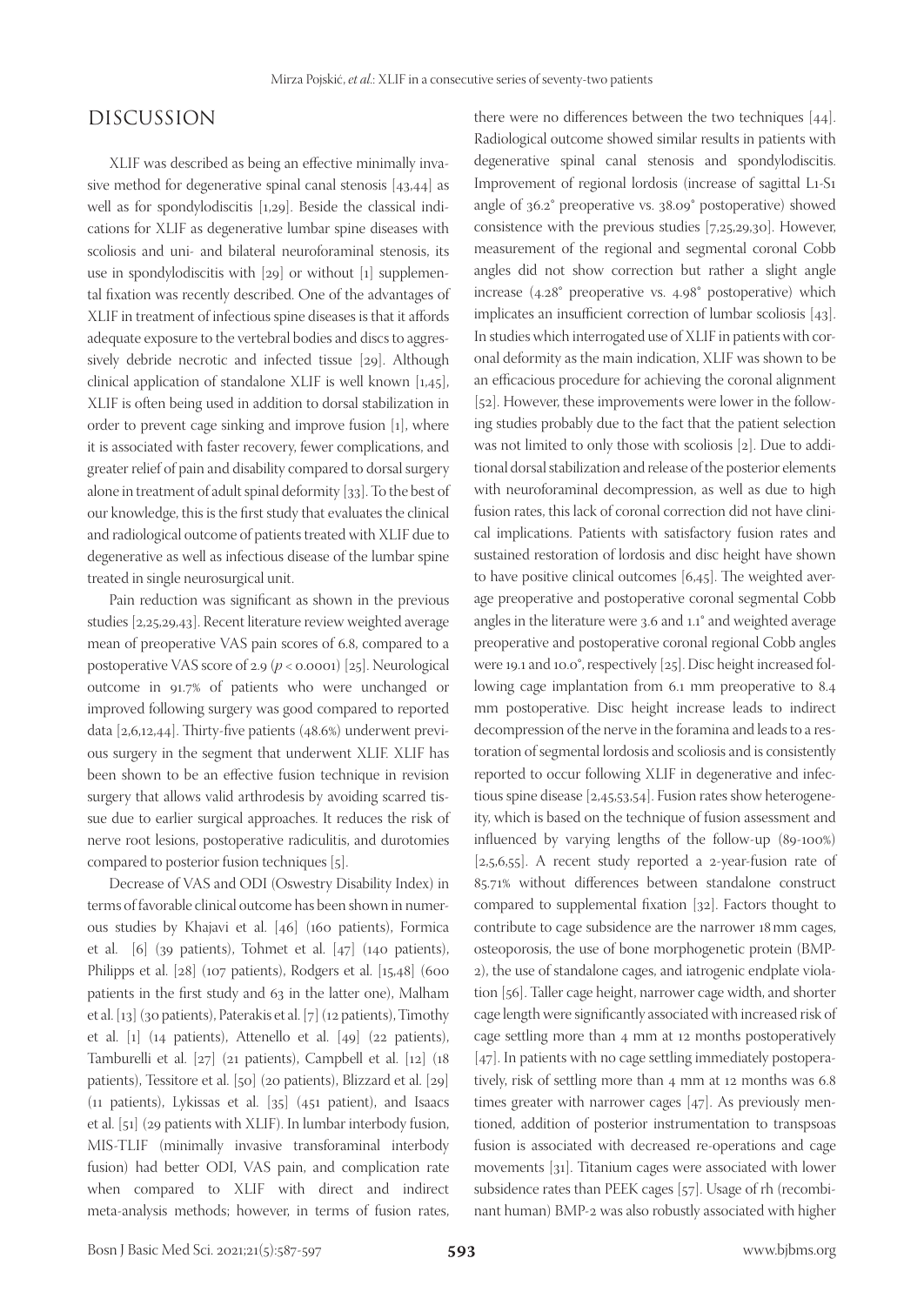endplate subsidence [57]. The formula of PI minus LL (PI - LL) offers an estimate of the lordosis required for a given PI value and tries to quantify the mismatch between pelvic morphology and the lumbar curve. Schwab et al. [58,59] suggested that a PI - LL < 10° represents satisfactory spinopelvic alignment and incorporated this into an adult spinal deformity classification [60]. An excessive PI-LL mismatch (PI-LL> 10°) is more likely to lead to the development of adjacent segment disease and the requirement of a revision surgery [61]. In our study, postoperative PI-LL value was 18.35 for the entire cohort (20.4 for degenerative spine disease and 14.9 for spondylodiscitis) and although the correction was statistically significant compared to preoperative value, it did not correlate with the patient clinical outcome. One of the reasons could be that PI-LL value has shown its application in adult spinal deformity surgery, which requires larger spinal constructs, which often include thoracic and lumbar spine and more invasive posterolateral surgery than the mono-or multisegmental XLIF surgery. Use of regional lumbar lordosis has been proposed as a more accurate assessment for quantification of normolordosis, since Furthermore, patients with adult degenerative spine disease and scoliosis are older than the patients with adult deformity [62]. Women are shown to have larger normal PI-LL [63]. Recent studies have shown that patients with a large PI sometimes have good surgical results, even with a postoperative PI-LL>10° [64] in up to 23% of patients following extensive surgery for degenerative scoliosis [65]. One recent study found that ideal PI-LL may be between 10° and 20° in ADS patients after long posterior instrumentation and fusion [62]. An optimum PI-LL has been shown inconsistent in that it depends on the individual PI [64]. Two studies examined the relationship between parameters of spinopelvic alignment and standalone XLIF surgery [54,66]. The studies have found that XLIF improved scoliosis and segmental lordosis and was associated with significant clinical improvement in patients with lumbar degenerative disc disease [66]. However, XLIF did not change overall lumbar lordosis or significantly alter pelvic indices associated with sagittal balance [66]. For the lower lumbar spine, it is difficult to obtain a lordosis more than 10 degrees with stand-alone XLIF for correcting adult spinal deformity [67]. Therefore, it is thought that correction such as osteotomy or compression technique to the posterior fusion may be necessary during the second stage surgery [67]. Other studies also showed no significant change in the overall coronal or sagittal plane alignment of the lumbar spine [14]. Endplate breach was common at the instrumented disc levels; however, it was nonprogressive in most of the cases, and did not affect the fusion or alignment at the instrumented levels [14]. Tessitore et al. have shown that mono- and bisegmental lordosizing fusion techniques, as XLIF and TLIF, are able to restore disc height and improve segmental lordosis [68].

However, they do not allow restoration of sagittal balance or improvement of compensatory mechanisms [68]. In our study, the mean surgery time was with 142 min. In the literature operative time reported to vary from 125.6 min [25] to 218 min [53]. Longer OR time could be explained with higher number of multilevel XLIF. Mean hospital stay was 14.3 days, which was longer than in the previous studies [1,55]. This could be explained with larger percentage of patients with spondylodiscitis who received i.v. antibiotic therapy and screening for further diseases as well as prolonged stay at the hospital due to postponed discharge for social reasons. Our study showed a low complication rate with only one patient experiencing postoperative hematoma, which was treated conservatively. There were no major complications. The overall complication rate has been shown to be high and range from 18% [36] to 23% [69]. Most frequent major complications are major vascular injury, bowel injury, and surgical site infection (0.03%, 0.03%, and 0.7%, respectively) with overall re-operation rate of 2.2% [36]. Vertebral body fracture and contralateral nerve injury were reported in 3.7% of patients [69]. Transient ipsilateral thigh numbness, pain, and/or hip flexor weakness are a frequent postoperative finding most commonly when the L4-L5 level is instrumented and it was described in the literature to range from 4.4% [2,36], 18% [6], 19.4% [69] to 25.7% [6,14,53]. This symptom is considered by some authors as minor complications [69] and by some authors as accepted approach related symptom [6].

Differences between outcome of patients with spinal canal stenosis and spondylodiscitis seem to be more related to the pathology and the dorsal approach than to the XLIF method itself. Patients with spondylodiscitis showed a higher rate of worsening of neurological deficits following surgery and a higher incidence of non-fusion. The most common postoperative deficit was ipsilateral thigh weakness and its higher incidence in patients with spondylodiscitis could be explained with infection affecting paravertebral muscles. Higher incidence of non-fusion could be explained with shorter follow-up as well as worsened bone substance due to infection.

Limitations of our study are its retrospective nature and relatively small number of patients; however, prospective studies with larger number of patients are needed for further evaluation of the application of XLIF in patients with spinal canal stenosis and spondylodiscitis.

## CONCLUSION

Extreme lateral interbody fusion (XLIF) with supplemented instrumentation is a safe method for surgical therapy of degenerative spine disease (spinal canal stenosis with segmental scoliosis and bilateral neuroforaminal stenosis) and spondylodiscitis. Patients with degenerative and infectious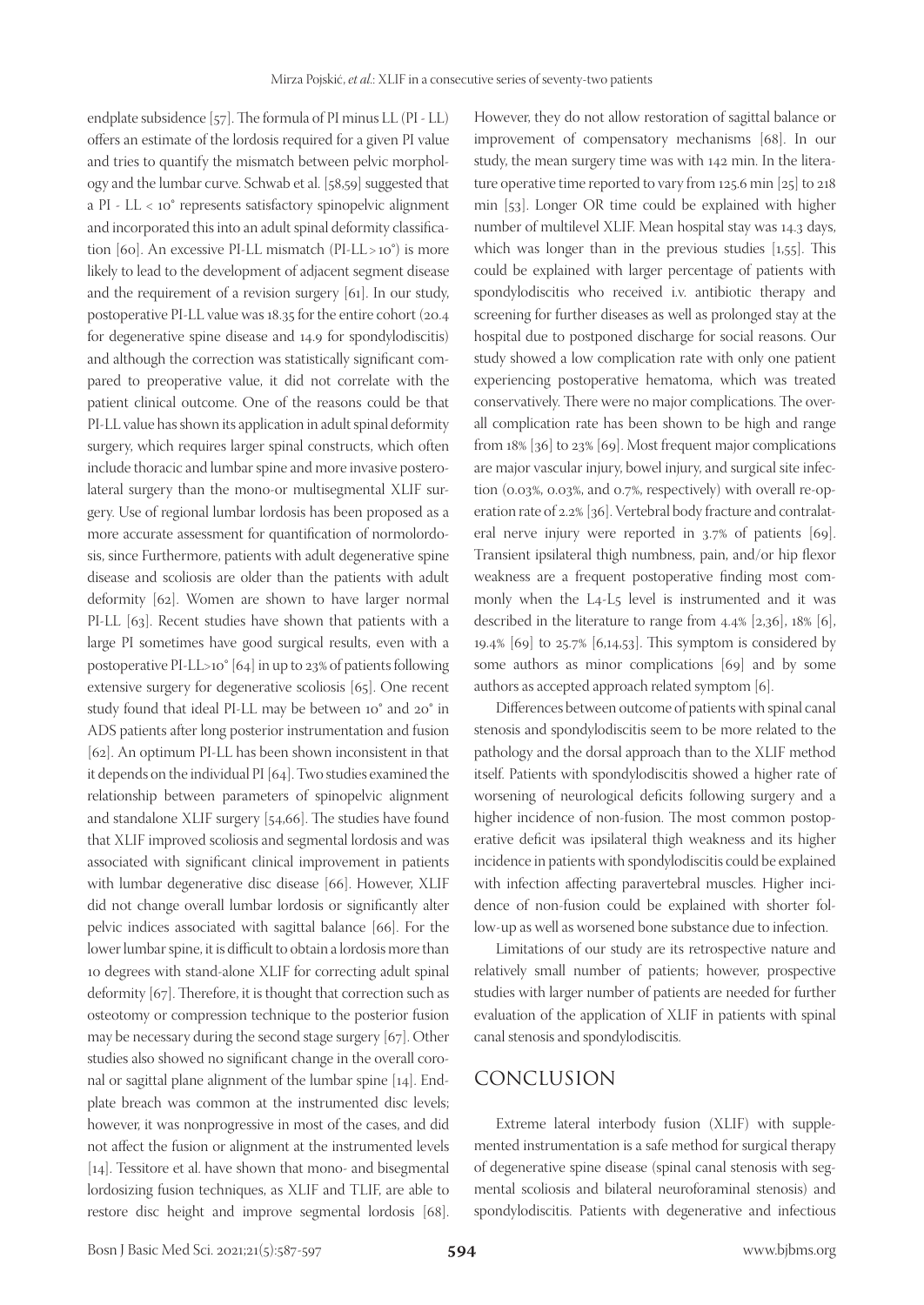spine disease show similar radiological outcome following XLIF. Patients with spondylodiscitis show a higher rate of worsening of neurological deficits following surgery and a higher incidence of non-fusion so the indication to apply XLIF in these patients should be carefully evaluated.

# ACKNOWLEDGMENTS

The preliminary data from the current study were presented as an E-poster on the Annual Meeting of German Society of Neurosurgery (71. Jahrestagung der Deutschen Gesellschaft für Neurochirurgie (DGNC) DGNC Online, Lübeck, 2020). We thank J.W.-Bartsch, PhD, for proofreading the manuscript. We thank Dragan Jankovic, MD, for assistance in data gathering.

# REFERENCES

- [1] Timothy J, Pal D, Akhunbay-Fudge C, Knights M, Frost A, Derham C, et al. Extreme lateral interbody fusion (XLIF) as a treatment for acute spondylodiscitis: Leeds spinal unit experience. J Clin Neurosci 2019;59:213-7.
	- https://doi.org/10.1016/j.jocn.2018.10.063.
- [2] Alimi M, Hofstetter CP, Cong GT, Tsiouris AJ, James AR, Paulo D, et al. Radiological and clinical outcomes following extreme lateral interbody fusion. J Neurosurg Spine 2014, 20 (6), 623-35. https://doi.org/10.3171/2014.1.spine13569.
- [3] Lang G, Perrech M, Navarro-Ramirez R, Hussain I, Pennicooke B, Maryam F, et al. Potential and limitations of neural decompression in extreme lateral interbody fusion a systematic review. World Neurosurg 2017;101:99-113.

https://doi.org/10.1016/j.wneu.2017.01.080.

- [4] Epstein NE. Extreme lateral lumbar interbody fusion: Do the cons outweigh the pros? Surg Neurol Int 2016;7(Suppl 25):S692-700. https://doi.org/10.4103/2152-7806.191079.
- [5] Formica M, Zanirato A, Cavagnaro L, Basso M, Divano S, Felli L, et al. Extreme lateral interbody fusion in spinal revision surgery: Clinical results and complications. Eur Spine J 2017;26(Suppl 4):464-70.

https://doi.org/10.1007/s00586-017-5115-6.

- [6] Formica M, Berjano P, Cavagnaro L, Zanirato A, Piazzolla A, Formica C. Extreme lateral approach to the spine in degenerative and post traumatic lumbar diseases: Selection process, results and complications. Eur Spine J 2014;23(Suppl 6):684-92. https://doi.org/10.1007/s00586-014-3545-y.
- [7] Paterakis KN, Brotis AG, Paschalis A, Tzannis A, Fountas KN. Extreme lateral lumbar interbody fusion (XLIF) in the management of degenerative scoliosis: A retrospective case series. J Spine Surg  $2018;4(3):610-5$ .

https://doi.org/10.21037/jss.2018.07.11.

- [8] Ohba T, Ebata S, Haro H. Comparison of serum markers for muscle damage, surgical blood loss, postoperative recovery, and surgical site pain after extreme lateral interbody fusion with percutaneous pedicle screws or traditional open posterior lumbar interbody fusion. BMC Musculoskelet Disord 2017;18(1):415. https://doi.org/10.1186/s12891-017-1775-y.
- [9] Pimenta L, Díaz RC, Guerrero LG. Charité lumbar artificial disc retrieval: use of a lateral minimally invasive technique. Technical note. J Neurosurg Spine 2006;5(6):556-61. https://doi.org/10.3171/spi.2006.5.6.556.
- [10] Ozgur BM, Aryan HE, Pimenta L, Taylor WR. Extreme lateral interbody fusion (XLIF): A novel surgical technique for anterior lumbar interbody fusion. Spine J 2006;6(4):435-43. https://doi.org/10.1016/j.spinee.2005.08.012.
- [11] Lang G, Navarro-Ramirez R, Gandevia L, Hussain I, Nakhla J,

Zubkov M, et al. Elimination of subsidence with 26-mm-wide cages in extreme lateral interbody fusion. World Neurosurg 2017;104:644-52.

https://doi.org/10.1016/j.wneu.2017.05.035.

- [12] Campbell PG, Nunley PD, Cavanaugh D, Kerr E, Utter PA, Frank K, et al. Short-term outcomes of lateral lumbar interbody fusion without decompression for the treatment of symptomatic degenerative spondylolisthesis at L4-5. Neurosurg Focus 2018;44(1):E6. https://doi.org/10.3171/2017.10.focus17566.
- [13] Malham GM, Ellis NJ, Parker RM, Seex KA. Clinical outcome and fusion rates after the first 30 extreme lateral interbody fusions. ScientificWorldJournal 2012;2012:246989. https://doi.org/10.1100/2012/246989.
- [14] Sharma AK, Kepler CK, Girardi FP, Cammisa FP, Huang RC, Sama AA. Lateral lumbar interbody fusion: clinical and radiographic outcomes at 1 year: A preliminary report. J Spinal Disord Tech 2011;24(4):242-50.

https://doi.org/10.1097/bsd.0b013e3181ecf995.

- [15] Rodgers WB, Gerber EJ, Patterson J. Intraoperative and early postoperative complications in extreme lateral interbody fusion: An analysis of 600 cases. Spine (Phila Pa 1976) 2011;36(1):26-32. https://doi.org/10.1097/brs.0b013e3181e1040a.
- [16] Marchi L, Abdala N, Oliveira L, Amaral R, Coutinho E, Pimenta L. Stand-alone lateral interbody fusion for the treatment of lowgrade degenerative spondylolisthesis. ScientificWorldJournal 2012;2012:456346. https://doi.org/10.1100/2012/456346.
- [17] Schonauer C, Stienen MN, Gautschi OP, Schaller K, Tessitore E. Endoscope-assisted extreme-lateral interbody fusion: Preliminary experience and technical note. World Neurosurg 2017;103:869-875.e3. https://doi.org/10.1016/j.wneu.2017.04.110.
- [18] McAfee PC, Shucosky E, Chotikul L, Salari B, Chen L, Jerrems D. Multilevel extreme lateral interbody fusion (XLIF) and osteotomies for 3-dimensional severe deformity: 25 consecutive cases. Int J Spine Surg 2013;7:e8-19. https://doi.org/10.1016/j.ijsp.2012.10.001.
- [19] Leary SP, Regan JJ, Lanman TH, Wagner WH. Revision and explantation strategies involving the CHARITE lumbar artificial disc replacement. Spine (Phila Pa 1976) 2007;32(9):1001-11. https://doi.org/10.1097/01.brs.0000260794.73938.93.
- [20] Uribe JS, Arredondo N, Dakwar E, Vale FL. Defining the safe working zones using the minimally invasive lateral retroperitoneal transpsoas approach: An anatomical study. J Neurosurg Spine 2010;13(2):260-6.

https://doi.org/10.3171/2010.3.spine09766.

[21] Arnold PM, Anderson KK, McGuire RA. The lateral transpsoas approach to the lumbar and thoracic spine: A review. Surg Neurol Int 2012;3(Suppl 3):S198-215. https://doi.org/10.4103/2152-7806.98583.

[22] Guérin P, Obeid I, Gille O, Bourghli A, Luc S, Pointillart V, et al. Safe working zones using the minimally invasive lateral retroperitoneal transpsoas approach: A morphometric study. Surg Radiol Anat 2011;33(8):665-71.

https://doi.org/10.1007/s00276-011-0798-6.

- [23] Benglis DM, Vanni S, Levi AD. An anatomical study of the lumbosacral plexus as related to the minimally invasive transpsoas approach to the lumbar spine. J Neurosurg Spine 2009;10(2):139-44. https://doi.org/10.3171/2008.10.spi08479.
- [24] Stergar J, Gradisnik L, Velnar T, Maver U. Intervertebral disc tissue engineering: A brief review. Bosn J Basic Med Sci 2019;19(2):130-137. https://doi.org/10.17305/bjbms.2019.3778.
- [25] Phan K, Rao PJ, Scherman DB, Dandie G, Mobbs RJ. Lateral lumbar interbody fusion for sagittal balance correction and spinal deformity. J Clin Neurosci 2015;22(11):1714-21. https://doi.org/10.1016/j.jocn.2015.03.050.
- [26] Caputo AM, Michael KW, Chapman TM, Massey GM, Howes CR, Isaacs RE, et al. Clinical outcomes of extreme lateral interbody fusion in the treatment of adult degenerative scoliosis. ScientificWorldJournal 2012;2012:680643. https://doi.org/10.1100/2012/680643.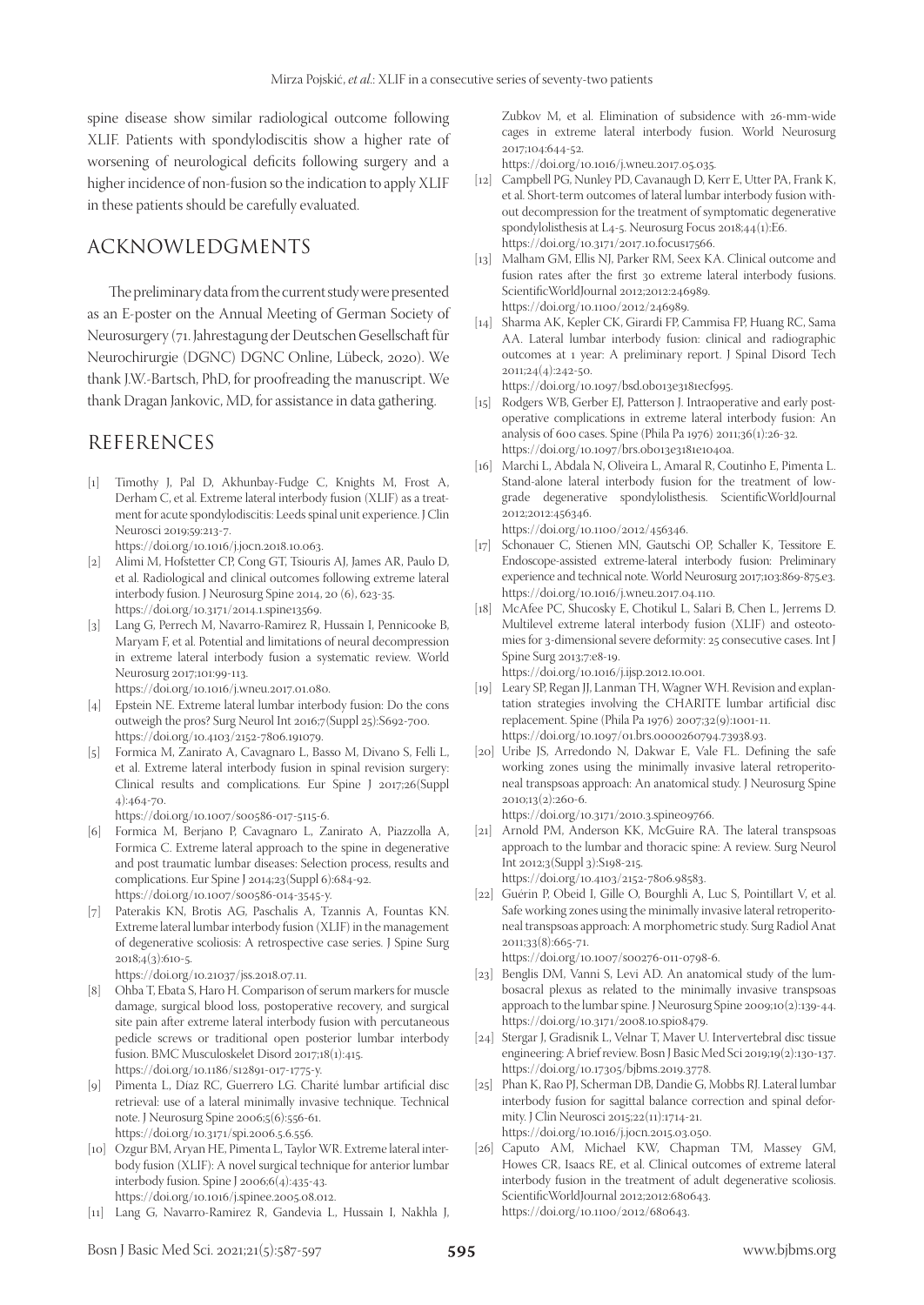- [27] Tamburrelli FC, Meluzio MC, Burrofato A, Perna A, Proietti L. Minimally invasive surgery procedure in isthmic spondylolisthesis. Eur Spine J 2018;27(Suppl 2):237-243. https://doi.org/10.1007/s00586-018-5627-8.
- [28] Phillips FM, Isaacs RE, Rodgers WB, Khajavi K, Tohmeh AG, Deviren V, et al. Adult degenerative scoliosis treated with XLIF: Clinical and radiographical results of a prospective multicenter study with 24-month follow-up. Spine (Phila Pa 1976) 2013;38(21):1853-61.

https://doi.org/10.1097/brs.0b013e3182a43f0b.

- [29] Blizzard DJ, Hills CP, Isaacs RE, Brown CR. Extreme lateral interbody fusion with posterior instrumentation for spondylodiscitis. J Clin Neurosci 2015;22(11):1758-61. https://doi.org/10.1016/j.jocn.2015.05.021.
- [30] Patel NB, Dodd ZH, Voorhies J, Horn EM. Minimally invasive lateral transpsoas approach for spinal discitis and osteomyelitis. J Clin Neurosci 2015;22(11):1753-7.

https://doi.org/10.1016/j.jocn.2015.03.061.

- [31] Alvi MA, Alkhataybeh R, Wahood W, Kerezoudis P, Goncalves S, Murad MH, et al. The impact of adding posterior instrumentation to transpsoas lateral fusion: A systematic review and meta-analysis. J Neurosurg Spine 2018;30(2):211-21. https://doi.org/10.3171/2018.7.spine18385.
- [32] Chen E, Xu J, Yang S, Zhang Q, Yi H, Liang D, et al. Cage subsidence and fusion rate in extreme lateral interbody fusion with and without Fixation. World Neurosurg 2019;122:e969-77. https://doi.org/10.1016/j.wneu.2018.10.182.
- [33] Strom RG, Bae J, Mizutani J, Valone F, Ames CP, Deviren V. Lateral interbody fusion combined with open posterior surgery for adult spinal deformity. J Neurosurg Spine 2016;25(6):697-705. https://doi.org/10.3171/2016.4.spine16157.
- [34] Pimenta L, Oliveira L, Schaffa T, Coutinho E, Marchi L. Lumbar total disc replacement from an extreme lateral approach: Clinical experience with a minimum of 2 years' follow-up. J Neurosurg Spine 2011;14(1):38-45.

https://doi.org/10.3171/2010.9.spine09865.

[35] Lykissas MG, Aichmair A, Hughes AP, Sama AA, Lebl DR, Taher F, et al. Nerve injury after lateral lumbar interbody fusion: A review of 919 treated levels with identification of risk factors. Spine J 2014;14(5):749-58.

https://doi.org/10.1016/j.spinee.2013.06.066.

- [36] Fujibayashi S, Kawakami N, Asazuma T, Ito M, Mizutani J, Nagashima H, et al. Complications associated with lateral interbody fusion: Nationwide survey of 2998 cases during the first 2 years of its use in Japan. Spine (Phila Pa 1976) 2017;42(19):1478-1484. https://doi.org/10.1097/brs.0000000000002139.
- [37] Piazzolla A, Bizzoca D, Berjano P, Balsano M, Buric J, Carlucci S, et al. Major complications in extreme lateral interbody fusion access: Multicentric study by Italian S.O.L.A.S. group. Eur Spine J 2020;30:208-16.

https://doi.org/10.1007/s00586-020-06542-0.

[38] Wang TY, Nayar G, Brown CR, Pimenta L, Karikari IO, Isaacs RE. Bony lateral recess stenosis and other radiographic predictors of failed indirect decompression via extreme lateral interbody fusion: Multi-institutional analysis of 101 consecutive spinal levels. World Neurosurg 2017;106:819-26.

https://doi.org/10.1016/j.wneu.2017.07.045.

[39] Berjano P, Gautschi OP, Schils F, Tessitore E. Extreme lateral interbody fusion (XLIF®): How I do it. Acta Neurochir (Wien) 2015;157(3):547-51.

https://doi.org/10.1007/s00701-014-2248-9.

[40] Du CZ, Li S, Xu L, Zhou QS, Zhu ZZ, Sun X, et al. Sagittal reconstruction of lumbosacral contiguous double-level spondylolytic spondylolisthesis: A comparison of double-level and single-level transforaminal lumbar interbody fusion. J Orthop Surg Res 2019;14(1):148.

https://doi.org/10.1186/s13018-019-1197-7.

[41] Haimoto S, Nishimura Y, Hara M, Nakajima Y, Yamamoto Y, Ginsberg HJ, et al. Clinical and radiological outcomes of microscopic lumbar foraminal decompression: A pilot analysis of possible risk factors for restenosis. Neurol Med Chir (Tokyo) 2018;58(1):49-58.

https://doi.org/10.2176/nmc.oa.2017-0121.

- [42] Duval-Beaupère G, Schmidt C, Cosson P. A barycentremetric study of the sagittal shape of spine and pelvis: The conditions required for an economic standing position. Ann Biomed Eng 1992;20(4):451-62. https://doi.org/10.1007/bf02368136.
- [43] Alimi M, Hofstetter CP, Tsiouris AJ, Elowitz E, Härtl R. Extreme lateral interbody fusion for unilateral symptomatic vertical foraminal stenosis. Eur Spine J 2015;24(Suppl 3):346-52. https://doi.org/10.1007/s00586-015-3940-z.
- [44] Keorochana G, Setrkraising K, Woratanarat P, Arirachakaran A, Kongtharvonskul J. Clinical outcomes after minimally invasive transforaminal lumbar interbody fusion and lateral lumbar interbody fusion for treatment of degenerative lumbar disease: A systematic review and meta-analysis. Neurosurg Rev 2018;41(3):755-70. https://doi.org/10.1007/s10143-016-0806-8.
- [45] Malham GM, Wagner TP, Claydon MH. Anterior lumbar interbody fusion in a lateral decubitus position: Technique and outcomes in obese patients. J Spine Surg 2019;5(4):433-442. https://doi.org/10.21037/jss.2019.09.09.
- [46] Khajavi K, Shen A, Lagina M, Hutchison A. Comparison of clinical outcomes following minimally invasive lateral interbody fusion stratified by preoperative diagnosis. Eur Spine J 2015;24(Suppl 3):322-30.

https://doi.org/10.1007/s00586-015-3840-2.

- [47] Tohmeh AG, Khorsand D, Watson B, Zielinski X. Radiographical and clinical evaluation of extreme lateral interbody fusion: Effects of cage size and instrumentation type with a minimum of 1-year follow-up. Spine (Phila Pa 1976) 2014;39(26):E1582-91. https://doi.org/10.1097/brs.0000000000000645.
- [48] Rodgers WB, Lehmen JA, Gerber EJ, Rodgers JA. Grade 2 spondylolisthesis at L4-5 treated by XLIF: safety and midterm results in the "worst case scenario". ScientificWorldJournal 2012;2012:356712. https://doi.org/10.1100/2012/356712.
- [49] Attenello J, Chang C, Lee YP, Zlomislic V, Garfin SR, Allen RT. Comparison of lateral lumbar interbody fusion (LLIF) with open versus percutaneous screw fixation for adult degenerative scoliosis. J Orthop 2018;15(2):486-9.

https://doi.org/10.1016/j.jor.2018.03.017. [50] Tessitore E, Molliqaj G, Schaller K, Gautschi OP. Extreme lateral

- interbody fusion (XLIF): A single-center clinical and radiological follow-up study of 20 patients. J Clin Neurosci 2017;36:76-79. https://doi.org/10.1016/j.jocn.2016.10.001.
- [51] Isaacs RE, Sembrano JN, Tohmeh AG, Group SD. Two-year comparative outcomes of MIS lateral and MIS transforaminal interbody fusion in the treatment of degenerative spondylolisthesis: Part II: Radiographic findings. Spine (Phila Pa 1976) 2016;41(Suppl 8):S133-44.

https://doi.org/10.1097/brs.0000000000001472.

[52] Tormenti MJ, Maserati MB, Bonfield CM, Okonkwo DO, Kanter AS. Complications and radiographic correction in adult scoliosis following combined transpsoas extreme lateral interbody fusion and posterior pedicle screw instrumentation. Neurosurg Focus 2010;28(3):E7.

https://doi.org/10.3171/2010.1.focus09263.

- [53] Khajavi K, Shen AY. Two-year radiographic and clinical outcomes of a minimally invasive, lateral, transpsoas approach for anterior lumbar interbody fusion in the treatment of adult degenerative scoliosis. Eur Spine J 2014;23(6):1215-23. https://doi.org/10.1007/s00586-014-3246-6.
- [54] Hiyama A, Katoh H, Sakai D, Sato M, Tanaka M, Watanabe M. Comparison of radiological changes after single- position versus dual- position for lateral interbody fusion and pedicle screw fixation. BMC Musculoskelet Disord 2019;20(1):601. https://doi.org/10.21203/rs.2.16118/v1.
- [55] Youssef JA, McAfee PC, Patty CA, Raley E, DeBauche S, Shucosky E, et al. Minimally invasive surgery: Lateral approach interbody fusion: Results and review. Spine (Phila Pa 1976) 2010;35(Suppl 26):S302-11. https://doi.org/10.1097/brs.0b013e3182023438.